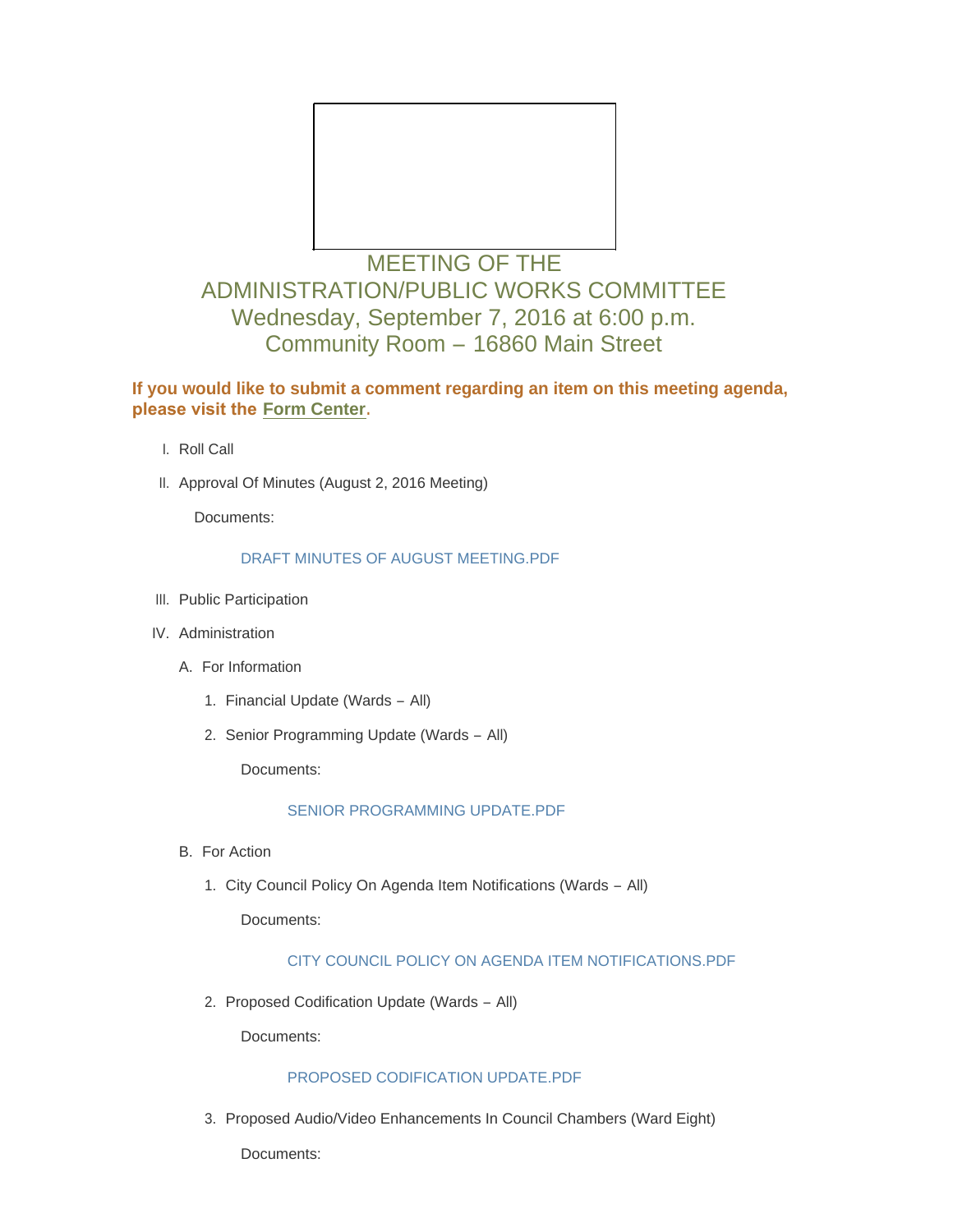#### [PROPOSED AV ENHANCEMENTS IN COUNCIL CHAMBERS.PDF](http://mo-wildwood.civicplus.com/AgendaCenter/ViewFile/Item/8093?fileID=12139)

#### V. Public Works

- A. For Information
- **B.** For Action
	- 1. Review Of Route 100 Pedestrian Bridge Project (Wards Five And Eight)

Documents:

#### [ROUTE 100 PEDESTRIAN BRIDGE PROJECT.PDF](http://mo-wildwood.civicplus.com/AgendaCenter/ViewFile/Item/8094?fileID=12142)

2. Design Contract Proposal For Route 100 Ramp Widening (Ward One)

Documents:

[DESIGN CONTRACT PROPOSAL FOR ROUTE 100 RAMP](http://mo-wildwood.civicplus.com/AgendaCenter/ViewFile/Item/8101?fileID=12143)  WIDENING.PDF

3. Review Of Fox Creek Road Rumble Strip Removal Bids (Ward Six)

Documents:

#### [FOX CREEK RUMBLE STRIP REMOVAL.PDF](http://mo-wildwood.civicplus.com/AgendaCenter/ViewFile/Item/8100?fileID=12141)

4. Review Of Timber Guardrail Staining Bids (Wards Four, Five, Seven And Eight)

Documents:

#### [TIMBER GUARDRAIL STAINING BIDS.PDF](http://mo-wildwood.civicplus.com/AgendaCenter/ViewFile/Item/8102?fileID=12144)

5. Discussion Of Added Right-Of-Way Maintenance And Beautification Measures (Wards – All)

Documents:

#### [ADDITIONAL RIGHT OF WAY MAINTENANCE AND](http://mo-wildwood.civicplus.com/AgendaCenter/ViewFile/Item/8103?fileID=12145)  BEAUTIFICATION.PDF

- VI. Not Ready For Action
	- A. Employee Policy On Political/Public Policy Matters (Wards All)
	- B. Proposed Acoustical Imagery (Ward Eight)
	- C. Lower Meramec Floodplain Mapping Tool Potential Cost Share Agreement (Ward Six)
	- D. Update To The Wildwood Town Center Sanitary Sewer Study (Ward One)
	- E. Shared Maintenance Agreement With Windsor Crest Homeowners Association (Ward One)
- VII. Other
- VIII. Next Meeting: Wednesday, October 4, 2016
- IX. Adjournment